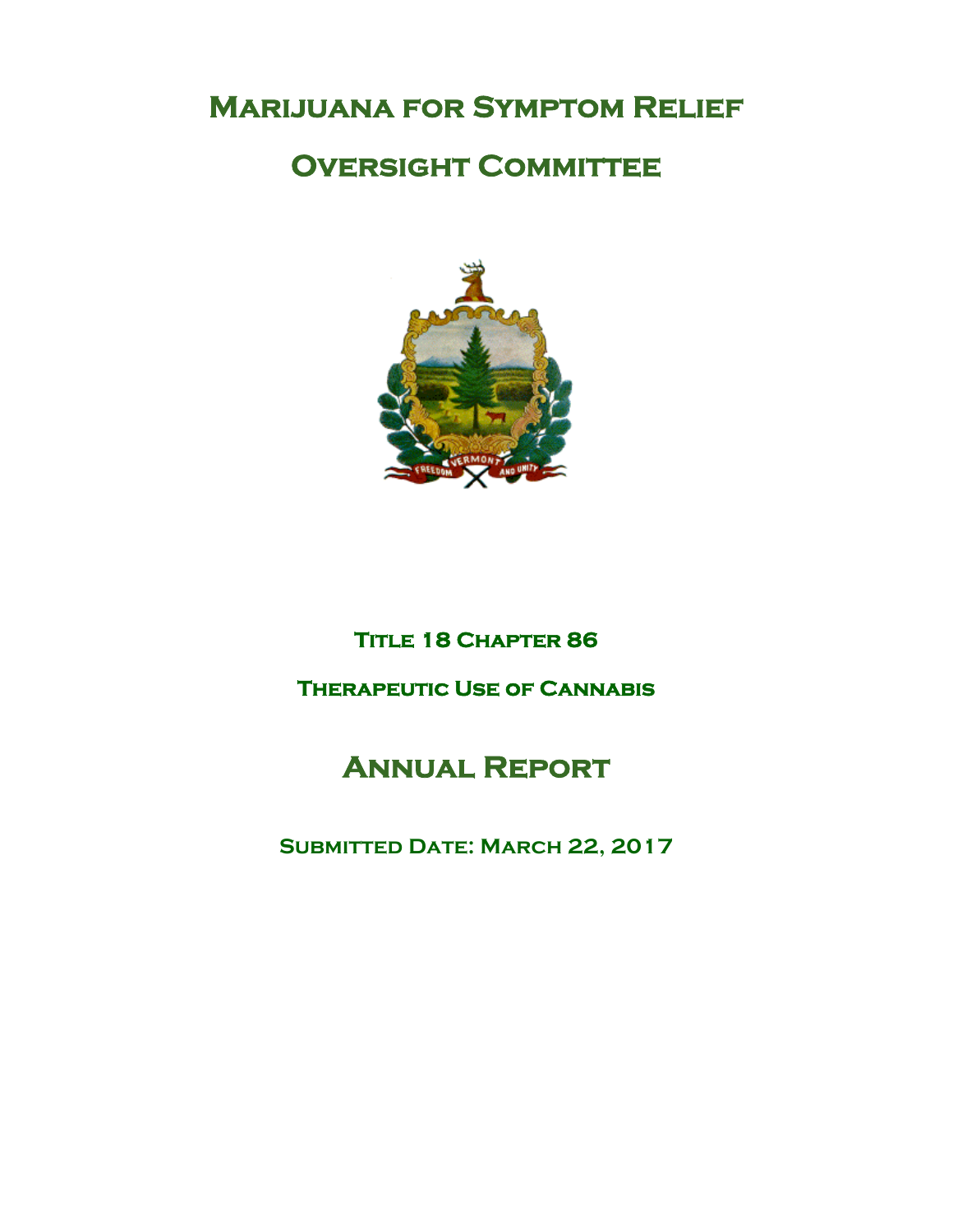## **2016 Annual Report on the Therapeutic Use of Cannabis**

### **INTRODUCTION**

During the 2011 Session, the Legislature requested the Marijuana for Symptom Relief Oversight Committee generate a report for the purpose of evaluating and making recommendations to the General Assembly. Act 65 (S.17) specified that the report should include:

(A) The ability of qualifying patients and registered caregivers in all areas of the state to obtain timely access to marijuana for symptom relief.

(B) The effectiveness of the registered dispensaries individually and together in serving the needs of qualifying patients and registered caregivers, including the provision of educational and support services.

(C) Sufficiency of the regulatory and security safeguards contained in this subchapter and adopted by the Department of Public Safety to ensure that access to and use of cultivated marijuana is provided only to cardholders authorized for such purposes.

### **ANALYSIS**

Pursuant to the report specifications contained in Title 18 Chapter 86 the following analysis is respectfully submitted on behalf of the Marijuana for Symptom Relief Oversight Committee.

In response to the proposed Senate Bill S.16 the Committee recommends an increase in staffing be considered for the VMR for the implementation and day-to-day operations.

The Committee proposes that registered dispensaries provide a registered patient and his or her registered caregiver with educational material that should include the following topics; safe storage of marijuana, dosing information for tolerance purposes, the various routes of administration, and oral consumption.

Additionally, the Committee supports the increased possession limit to three ounces included in Senate Bill S.16 and the removal of the notarization requirement.

Lastly, the Marijuana for Symptom Relief Oversight Committee requests an adjustment to the composition of the Marijuana for Symptom Relief Oversight Committee to include two registered caregivers: one registered caregiver assisting a registered patient 18 years of age or older, and one registered caregiver assisting a registered patient under 18 years of age. The addition of these members will provide an important perspective not represented on the Committee currently.

#### **(A) The ability of qualifying patients and registered caregivers in all areas of the state to obtain timely access to marijuana for symptom relief.**

Registered patients and caregivers who have designated a dispensary can typically schedule an appointment to occur within 48 hours. The following recommendations are intended to improve access to cannabis products for symptom relief by registered patients for their specific debilitating medical condition.

1) Registered patients have expressed a concern about the inability to cultivate and obtain cannabis from a registered dispensary. The restriction prohibiting registered patients to cultivate and obtain cannabis from a registered dispensary hinders a patient's ability to timely access cannabis for symptom relief. Initial patients applying for a registry identification card who elect to cultivate currently must wait for a harvest to access cannabis to alleviate their symptoms. This may result in the inability of a registered patient to access cannabis for symptom relief for months. This restriction also impacts renewing registered patients if they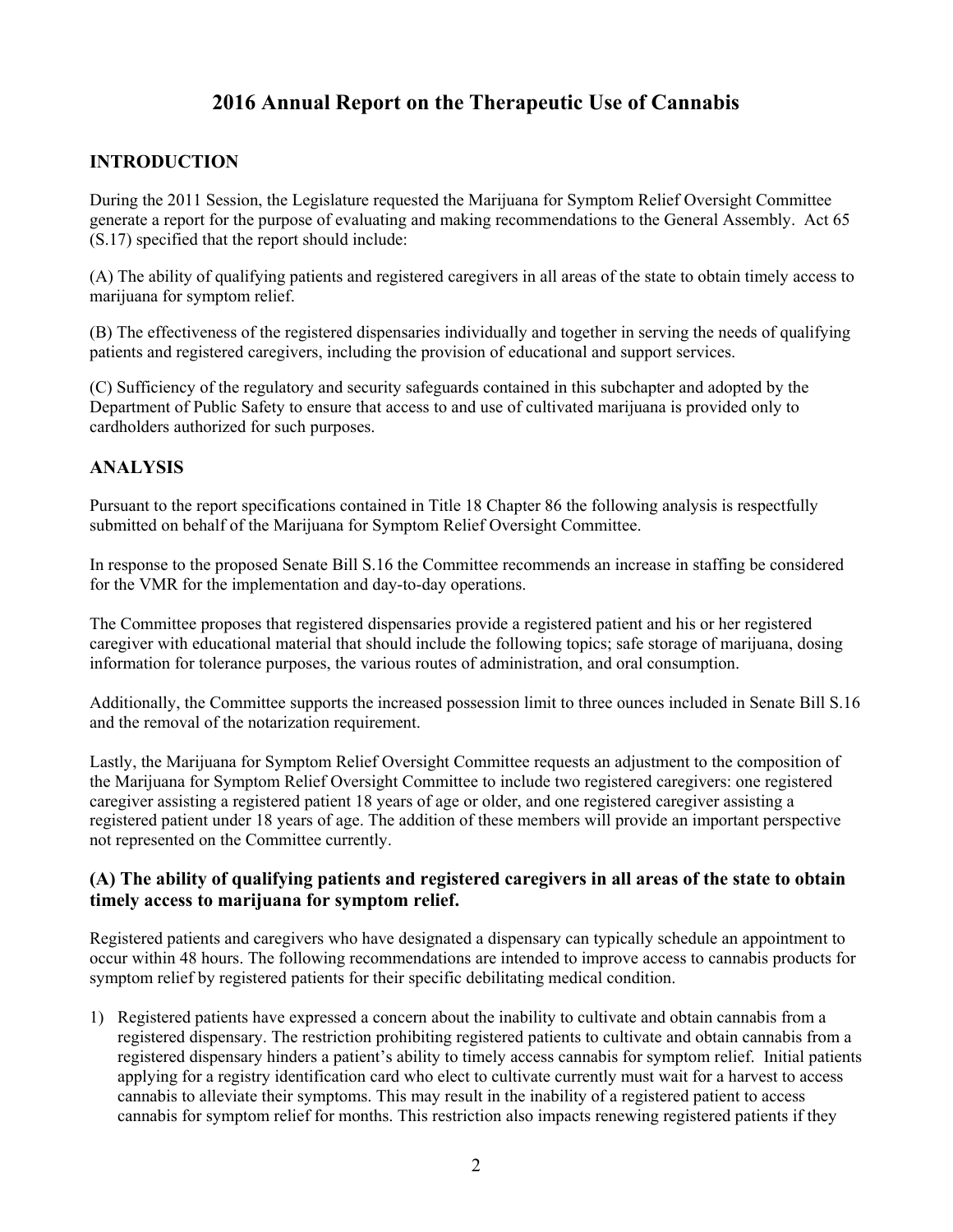suffer a crop loss and need to restart the cultivation process.

2) The Committee recommends, should Title 18 Chapter 86 be amended, that the VMR be allowed to employ additional resources. Currently, the VMR has three full time employees. An increase to the number of registered dispensaries or number of registered cardholders would require an increase to the current staffing level to allow patients timely access to marijuana for symptom relief.

### **(B) The effectiveness of the registered dispensaries individually and together in serving the needs of qualifying patients and registered caregivers, including the provision of educational and support services.**

The Department of Public Safety has issued four registration certificates to dispensaries operating throughout the state. Currently the four registered dispensaries, located in Burlington, Brandon, Brattleboro, and Montpelier, offer a variety of Indica, Sativa and Hybrid strains of marijuana and products for symptom relief. In addition to the traditional dried marijuana flower, dispensaries are offering patients smokeless options such as tinctures, edibles, CO2 oil extracts, teas, salves, transdermal patches, and lozenges.

The Committee recommends the insertion of new language in section 4474e which would require each dispensary to provide a registered patient and/or his or her caregiver with educational material at the time of his or her initial appointment. The required educational material should include the following topics to effectively serve the needs of registered patients and caregivers:

- a) Safe storage
- b) Dosing information (tolerance)
- c) Routes of administration
- d) Edibles consumption (start low and go slow).

This recommendation is proposed due to the inadequacy of the educational and safety information developed by the Vermont Department of Health. The current document does not provide practical information suitable for the needs of registered patients and his or her caregiver.

#### **(C) Sufficiency of the regulatory and security safeguards contained in this subchapter and adopted by the Department of Public Safety to ensure that access to and use of cultivated marijuana is provided only to cardholders authorized for such purposes.**

The current regulatory and security safeguards contained in statute and rules adopted by the Department of Public Safety have been demonstrated to be largely effective in protecting against diversion and theft without imposing an undue burden on the registered dispensaries or compromising the confidentiality of registered patients and caregivers.

The Department transmits weekly secure statements to the registered dispensaries identifying the number of registered patients who have designated that dispensary and correlating registry identification numbers to obtain marijuana or marijuana infused products for symptom relief. A graph depicting the growth in the number of registered patients and caregivers has been attached (Attachment A). Each dispensary also undertakes several additional administrative steps to ensure that only registered patients and/or caregivers are provided access to purchase cannabis products. While the administrative process may vary from dispensary to dispensary, all dispensaries must ensure cannabis is only dispensed to valid cardholders who have designated that dispensary. The Committee is proposing the following recommendations and modifications to further improve the sufficiency of the regulatory and security safeguards contained in Title 18 Chapter 86 to ensure access to and use of cultivated marijuana to registered patients: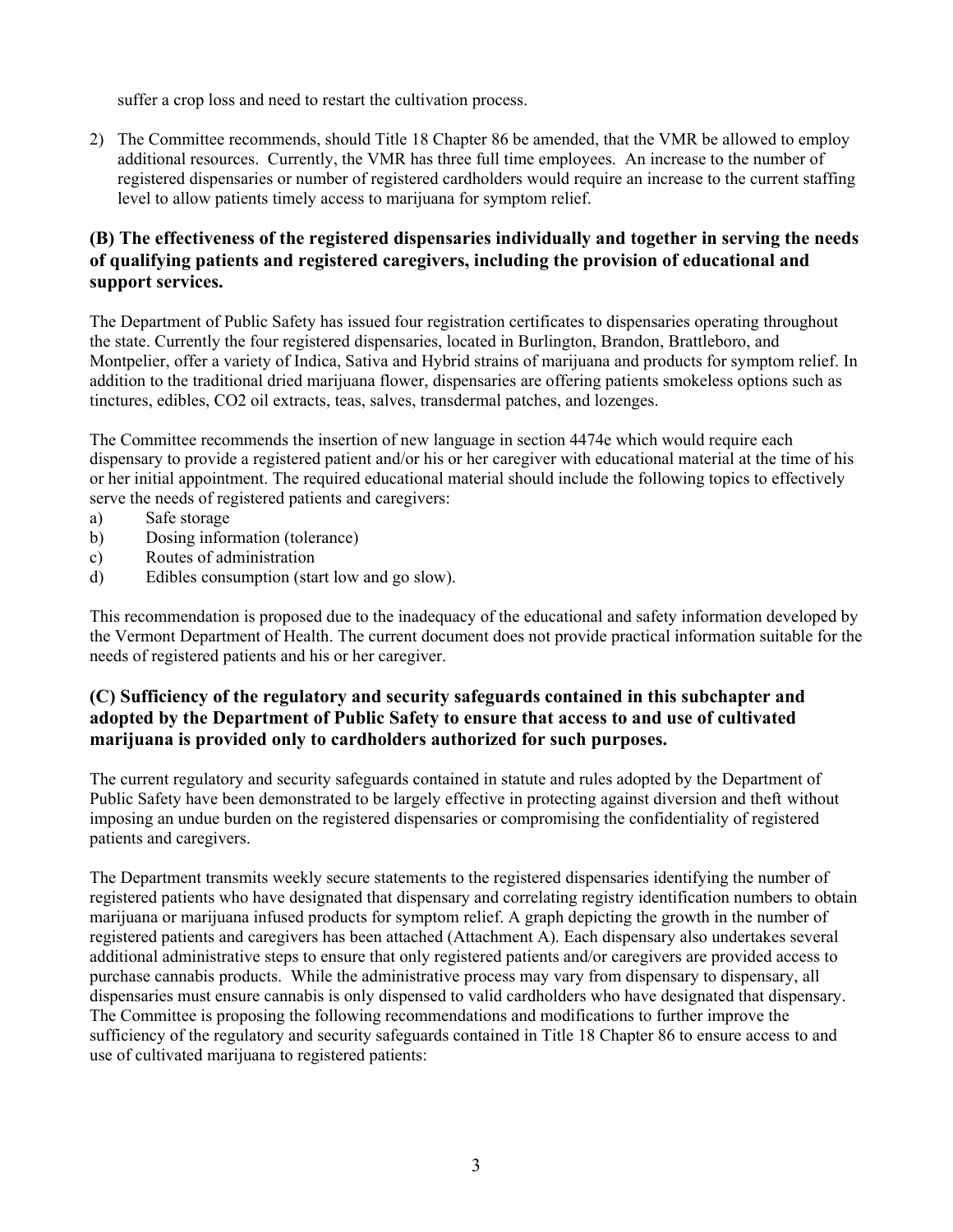- 1) § 4473(b)(2)(B)(i) and (3)(A) "...the debilitating medical condition is of recent or sudden onset., and the patient has not had a previous health care professional who is able to verify the nature of the disease and its symptoms."
- 2) Added exemption from criminal and civil penalties; seizure of property for hospitals and school administering cannabis oil.
- 3) Add provisions to this chapter, restricting the possession and control of regulated drugs, shall not apply to public officers or their employees in the performance of their official duties requiring possession or control of cannabis, nor to temporary incidental possession by employees or agents of persons lawfully entitled to possession, including a health care professional, medical assistant, nurse, intern, and resident dispensing or administering cannabis to a registered patient, nor by authorized persons whose possession is for the purpose of aiding public officers in performing their official duties.
- 4) Inclusion of a three-month exception for military veterans in §4472(1) under the definition of (A) "Bona fide health care professional-patient relationship" means a treating or consulting relationship of not less than three months' duration, in the course of which a health care professional has completed a full assessment of the registered patient's medical history and current medical condition, including a personal physical examination.
	- (B) The three-month requirement shall not apply if:
		- i. a patient has been diagnosed with:
			- I. a terminal illness;
			- II. cancer;
			- III. multiple sclerosis;
			- IV. acquired immune deficiency syndrome; or
			- V. human immunodeficiency virus.
		- ii. a patient is currently under hospice care.
		- iii. a patient had been diagnosed with a debilitating medical condition by a health care professional in another jurisdiction in which the patient had been formerly a resident and the patient, now a resident of Vermont, has the diagnosis confirmed by a health care professional in this State or a neighboring state as provided in subdivision (6) of this section, and the new health care professional has completed a full assessment of the patient's medical history and current medical condition, including a personal physical examination.
		- iv. a patient who is already on the Registry changes health care professionals three months or less prior to the annual renewal of the patient's registration, provided the patient's new health care professional has completed a full assessment of the patient's medical history and current medical condition, including a personal physical examination.
		- v. a patient is referred by his or her health care professional to a health care professional who specializes in diagnosing and treating certain debilitating medical conditions and that specialist has completed a full assessment of the patient's medical history and current medical condition, including a personal physical examination.

v.vi. a patient is a military veteran.